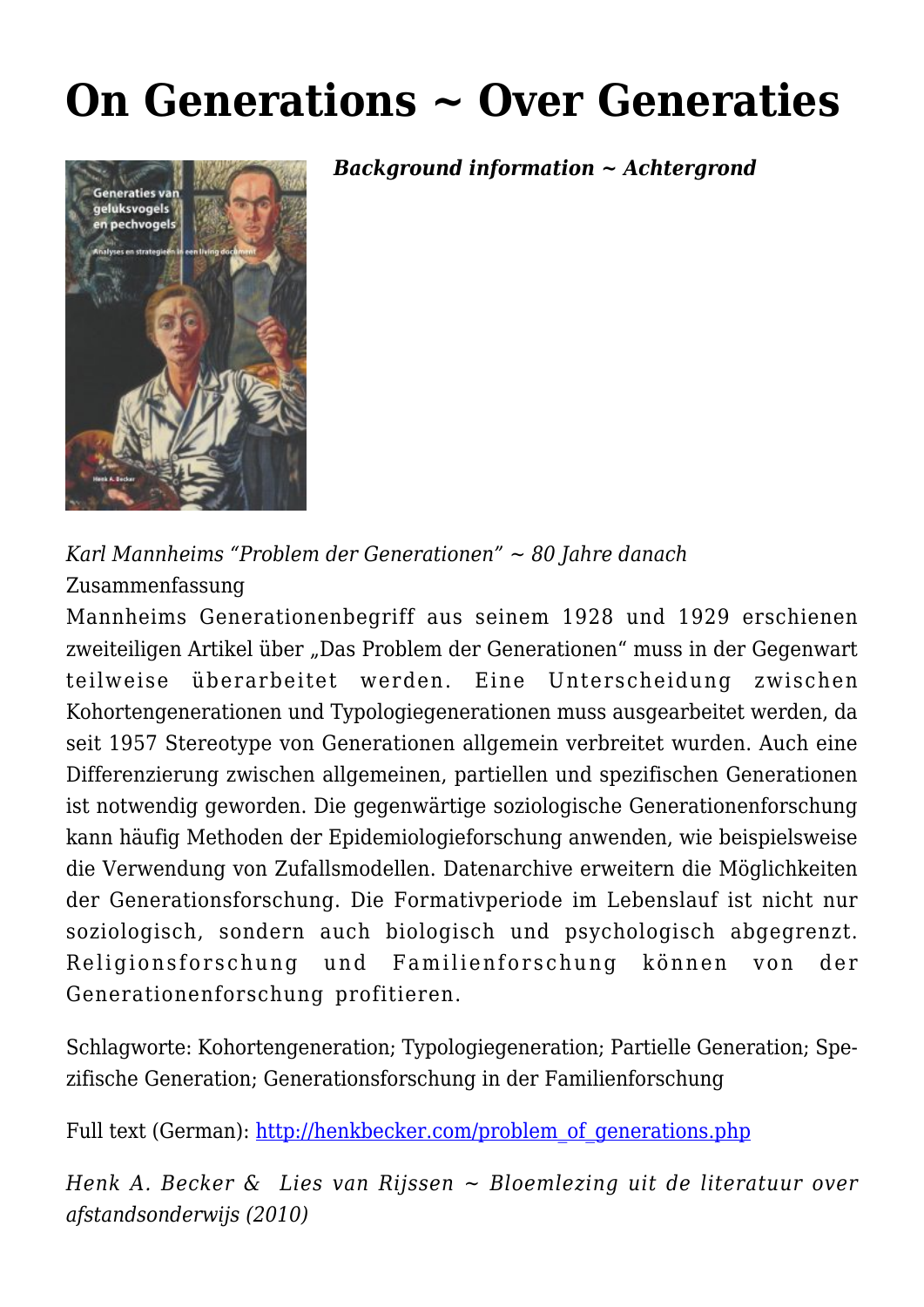PDF: [http://henkbecker.com/upload/background\\_book/Bloemlezing.pdf](http://henkbecker.com/upload/background_book/Bloemlezing.pdf)

*Symposium Universiteit Utrecht 2006* Programme Science Court Background study: 'Verwondering, Verlichting en Schepping in meerder vormen' Report: 'Evolution and Creationism' (case: 'creativity in science') Reports about TRIZ Meer creativiteit ja, maar niet in plaats van wetenschap De oorsprong van TRIZ en I-TRIZ TRIZ-based tools for knowledge creation TRIZ elects a president Article about 'Interdisciplinary Research and Creativity' (final case Science Court) Presentations Becker – Creativiteit in meervoud Dekker – Geloof en wetenschap Nienhuis – Requis Dieks – Intelligent design De Kempenaer – TRIZ Stroebe – How to stimulate scientific creativity through funding Schins – Intelligent design Hoekstra & Horzinek – Creativiteit in de wetenschap en kunst **Conclusions** PDF & Powerpoints:<http://henkbecker.com/symposium.php>

## *News ~ Nieuws*

A new wave of change is expected in the working world, as *Generation Z* – those born in 1995 or later – enter the workplace and millennials occupy management positions this year.

In the audio, Azania Mosaka speaks to Trend Translator Sue Morris and takes a look at how millennials have renewed the organisational culture of businesses and the benefits thereof.

*Listen*: [http://ewn.co.za/2017/02/21/listen-understanding-generation-z-and-genera](http://ewn.co.za/2017/02/21/listen-understanding-generation-z-and-generational-shifts-in-the-workplace) [tional-shifts-in-the-workplace](http://ewn.co.za/2017/02/21/listen-understanding-generation-z-and-generational-shifts-in-the-workplace)

*Monika Palmberger ~ How Generations Remember. Conflicting Histories And Shared Memories In Post-War Bosnia And Herzegovina*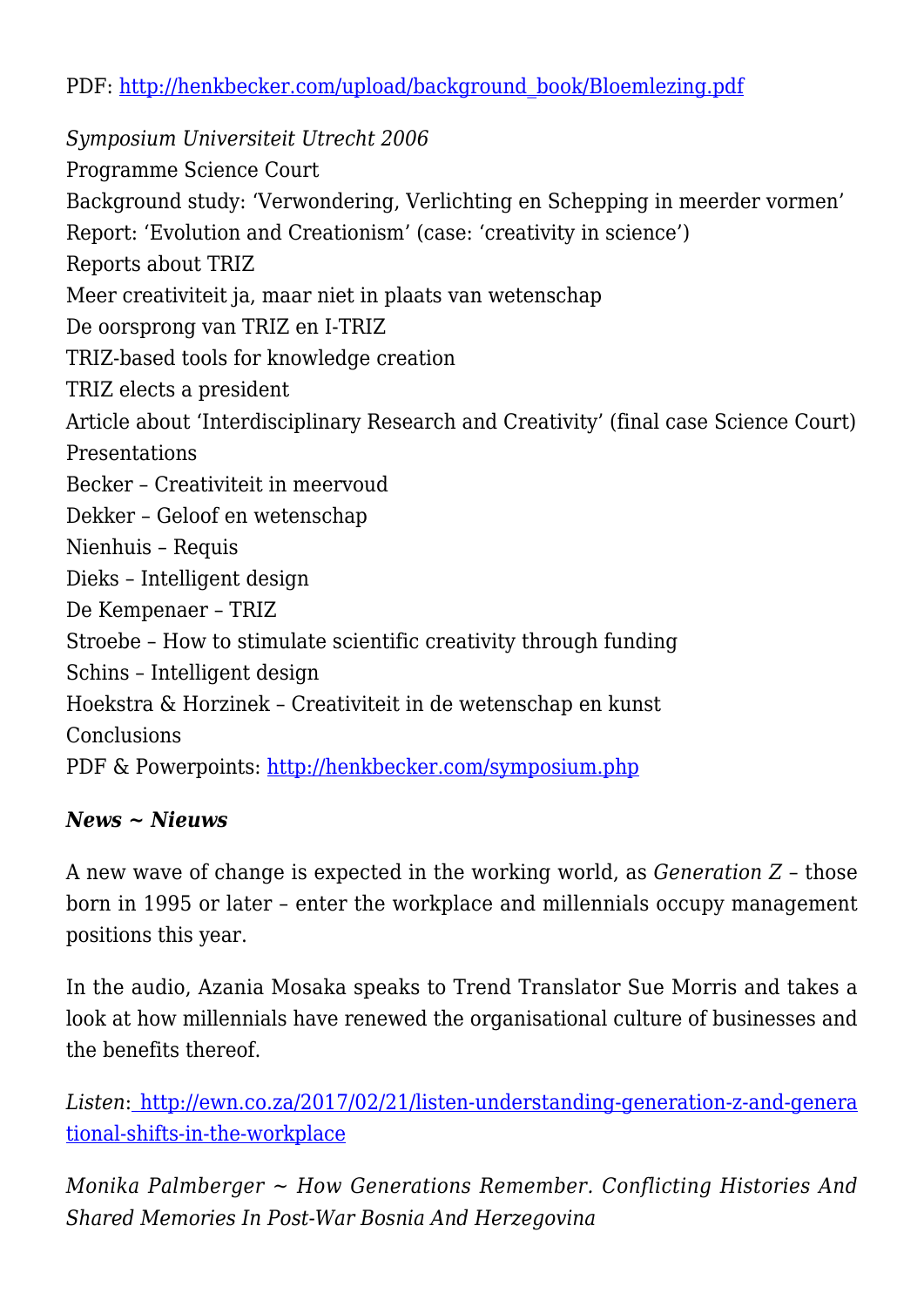My study, in concentrating on the role of generational positioning, reveals that past experiences inform present stances, but also shows that it is the actor in the present that gives meaning to the past. This is also true for narratives of the past that are passed on from older to younger generations, and are then scrutinised and contextualised by the latter. It is suggested that people's sense of continuity can deal with the inconsistencies that arise with this transfer between generations. It is this field of tension between collective and personal, and between persistence and change that is central in the discussion of generational positioning in this book.

### *Read* :

[http://rozenbergquarterly.com/monika-palmberger-how-generations-remember-co](http://rozenbergquarterly.com/monika-palmberger-how-generations-remember-conflicting-histories-and-shared-memories-in-post-war-bosnia-and-herzegovina/) [nflicting-histories-and-shared-memories-in-post-war-bosnia-and-herzegovina/](http://rozenbergquarterly.com/monika-palmberger-how-generations-remember-conflicting-histories-and-shared-memories-in-post-war-bosnia-and-herzegovina/)

## *Lees:* [Renate van der Zee ~ De pampergeneratie: verwend, gekoesterd en](http://www.hpdetijd.nl/2016-03-08/de-pampergeneratie-verwend-gekoesterd-en-daardoor-doodongelukkig/) [daardoor dóódongelukkig](http://www.hpdetijd.nl/2016-03-08/de-pampergeneratie-verwend-gekoesterd-en-daardoor-doodongelukkig/)

De jongeren van nu zijn te beschermd opgevoed. Hun ouders namen alle mogelijke obstakels weg, waardoor ze niet weerbaar genoeg zijn geworden. Eén krijs en ze kregen ijs. Als ze eenmaal volwassen zijn, wreekt dit zich in de vorm van depressies, chronische vermoeidheid en burn-outs.

#### *The Erasmus Generation*

We are the Erasmus Generation, and we speak for a new Europe. Our vision is of a growing and united Europe, forged by the fall of the Berlin wall, the end of the east-west divide, and the explosion of connections in every direction. We are the Internet generation. We are products and protagonists of the struggle for a European society where values and policies unite while borders fade.

The Erasmus Generation has learned how to live in a land without borders. We have been educated to appreciate differences, and we are thrilled by the speed of integration and the potential of a united and inclusive European society. We no longer fear that we may lose our identity or national traditions; we know that our polity is strengthened because we are different from one another. Our land stretches from the Mediterranean to the North Sea. It can become a golden bridge between west and east, north and south. Europe can be all of this, and we know it.